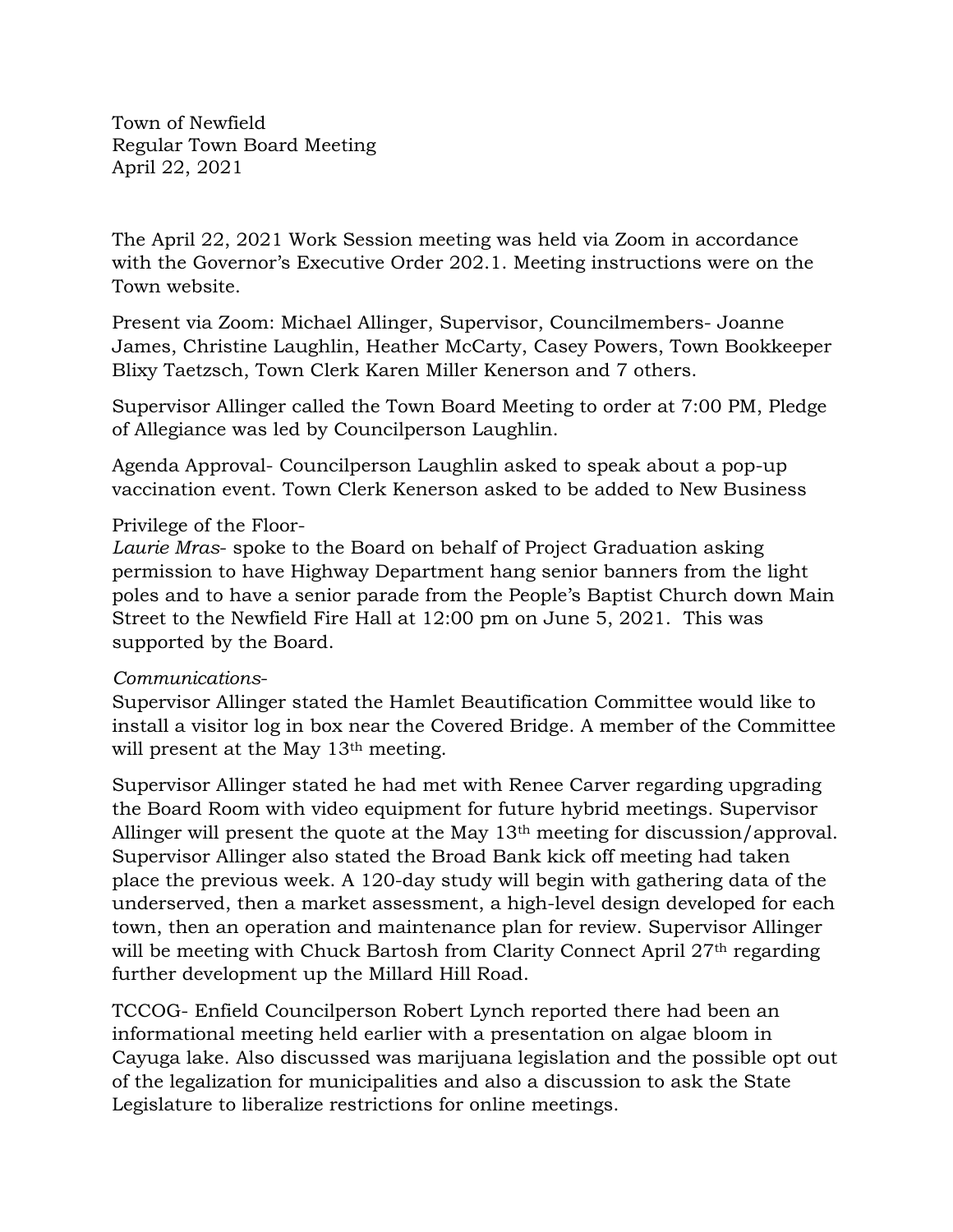Clean Energy Task Force- Councilperson McCarty reported the scoping document had been approved and the committee was finalizing plans for the webinar for May 26<sup>th</sup>.

Finance & Personnel- Bookkeeper Blixy Taetzsch reported she has posted the Town energy inventory use for the past 2 years to the TEAMS folder and that Highway Superintendent Berggren was now gathering the fleet information requested.

### **NEW BUSINESS**

### *Co-Vid Vaccine Clinic*

Councilperson Laughlin stated she has spoken with Tompkins County Health Department Director Frank Kruppa regarding a pop-up vaccine clinic in the Town of Newfield in the lower Elementary Gym at the Newfield Elementary School. Date to be determined and will be posted on the town website.

### *Building Use Request*

Town Clerk Kenerson asked the Board if the Quilters group who come to the Town Hall once a month could return to use the Board room. The request was approved with the stipulation that the quilters who came are vaccinated, practice social distancing, wear a mask in the building and are asymptomatic.

# **ACTION ITEMS**

Review and Approval of 5-year term appointments of Leo Tidd (Chair) and Jim Haustein to the Planning Board

Motion was made by Councilperson Powers to approve the 5-year appointments of Leo Tidd and Jim Haustein to the Newfield Planning Board, seconded by Councilperson James.

Vote AYES 5 Allinger, James, Laughlin, McCarty and Powers

 $NAY$  0

Carried

## **PRESENTATIONS**

## *Lou Vogal from Taitem Engineering on NY Stretch Energy Code*

Mr. Vogal presented to the Board the NY Stretch Energy Code that is a code that overlays on top of the current energy code for new construction. The purpose is to save energy and reduce emissions. Grants are available to communities who adopt the NY Stretch Energy Code in 2021.

*Presentation of the 2020 Town Audit*